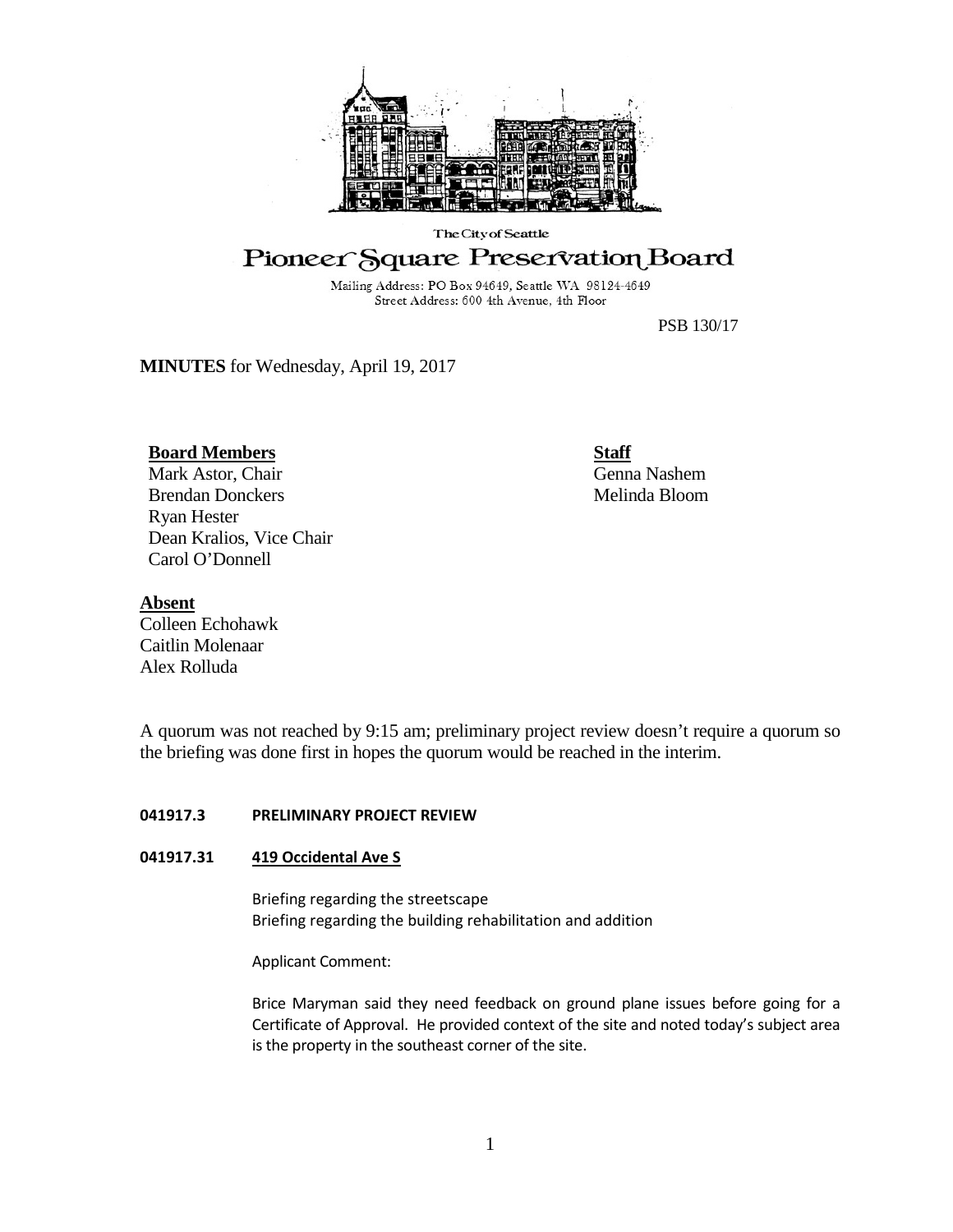#### Prisms and Areaway

He said the prisms can be seen from underneath but there is an asphalt overlay. He said they don't know the condition until the panel is pulled up and the asphalt removed. He said structural reinforcement may be needed as well. He said their plan is to assess the condition of the panels and then come back with a plan.

## King Street Porch

He explained a proposed jog out at the bulb line would be a complement to SDOT planned improvements. He said they want three trees; he noted underground infrastructure and move of vaults will need to happen. He said the surface treatment will be 10' of lampblack sidewalk in the walking area, and decomposed granite and/or wood decks around trees for the "porch" area.

## *Mr. Donckers arrived at 9:25 am.*

Mr. Maryman said the deck will be a wood composition; wood plinth seating will protect plants and provide a barrier.

## Alley Inlays

The design team provided examples of alley inlays. She said the inlays will be metal (bronze, brass, or cast iron), resin filled or concrete.

#### Three-globe fixtures

She said there are two now on Occidental.

Mr. Astor said he has no problem with the prism/areaways plan and said it is a prudent way to proceed. He said to come back with report on conditions and suggested path forward. He noted objection to the "porch" and said public space would be used for private gain in that the street would be reduced to one lane and was concerned the proposal would create a traffic issue He said even the use of the timber outline is cordoning off the area as an amenity for this building and outlines it is a private area in a public space. He said the inlays are fine and are a nice touch if they can be salvaged.

Mr. Kralios said there is no change to the three-globe fixtures. He said brass or bronze for the inlay would tie in better; cast iron could work if the truncated domes are cast iron. He said the areaway plan to assess what is needed makes sense. He said that he did have concerns about the impact on traffic but that if SDOT said they were going to narrow the road and there were talking about what to fill the space with he had no objection to the porch area concept.

Mr. Donkers said that activating the street is good but the street traffic impacts are a question.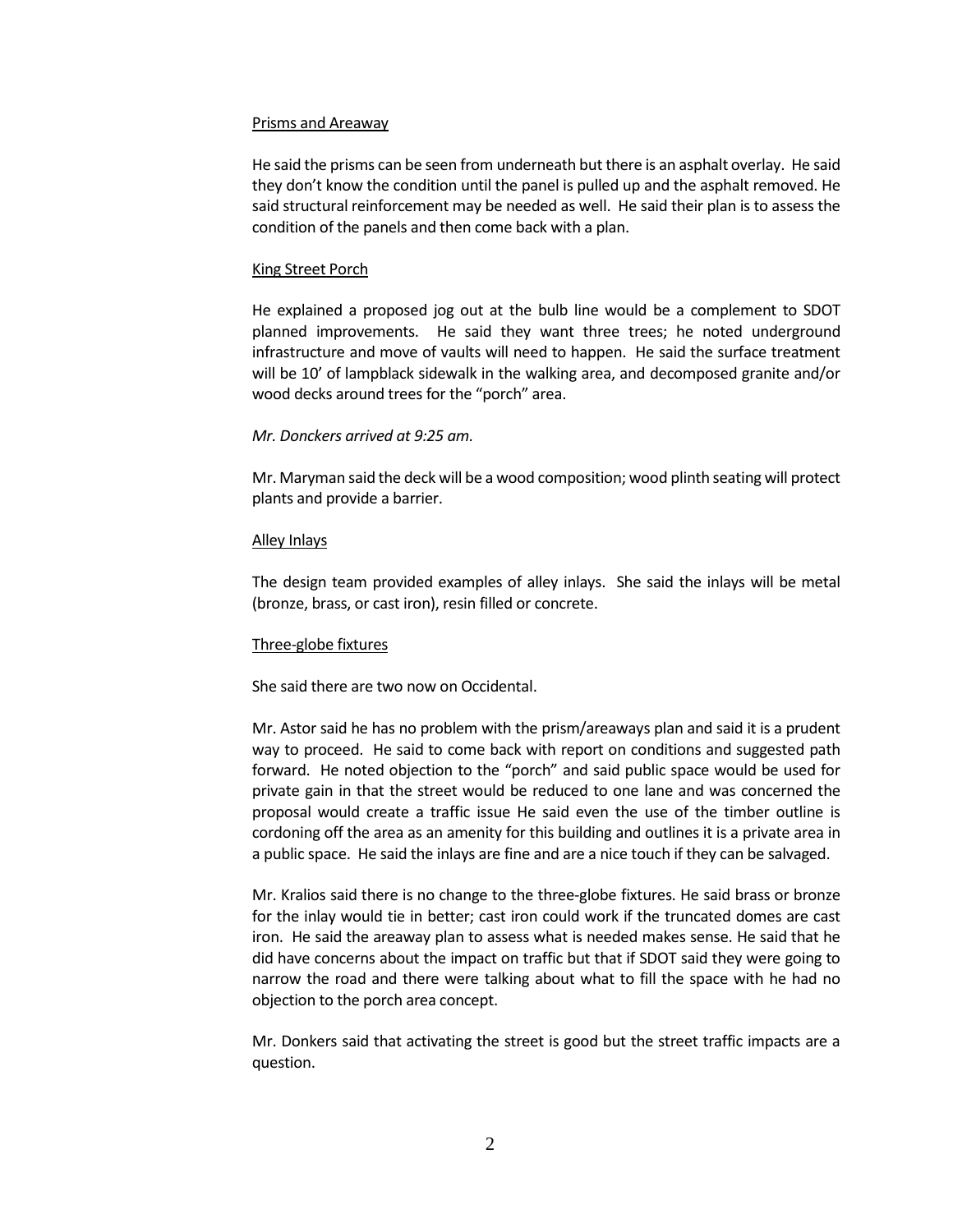Mr. Maryman said the original grant that Alliance for Pioneer Square went through the same frontage.

Mr. Astor said this is not SDOT-driven.

Ms. O'Donnell said she wants to see more information, traffic studies, outreach to neighborhood.

Mr. Kralios said it is hard to view without looking at the broader view.

Mr. Astor said empirical data behind what is driving this and who the driver is – SDOT or this applicant.

Mr. Maryman said they let SDOT handle the traffic study and empirical data and they are focusing on the materials etc. He said SDOT should present to the board.

Mr. Kralios said they need to hear from the residents in the neighborhood as well.

Mr. Maryman said SDOT's standard no longer allows parking in intersection and angled parking will be added. He said pedestrian crossing update will make it safer. He said they are piggy-backing on SDOT proposal and trying to make it better.

Mr. Donckers said he wants to know more about the impacts.

Mr. Astor said the board needs to hear from SDOT first.

Mr. Kralios suggested to move forward with design that doesn't assume this is going to happen.

Mr. Astor said this is not integral to the project.

Mr. Maryman said they won't submit SIP before they have resolution on this.

Mr. Donckers asked if the street clock is historic.

Ms. O'Donnell said it has been there 26 years.

Mr. Astor said the board has no objections to any of the elements except the extended sidewalk porch area.

Greg Schiffler said they are trying to coordinate with work planned by SDOT and City Light so the impacts happen only one time.

Ms. Nashem said the board has purview over the sidewalk extension. She said that the board may not have purview over adding bike lanes and reducing traffic lanes and she understood that in this case extending the sidewalk would reduce the traffic lane.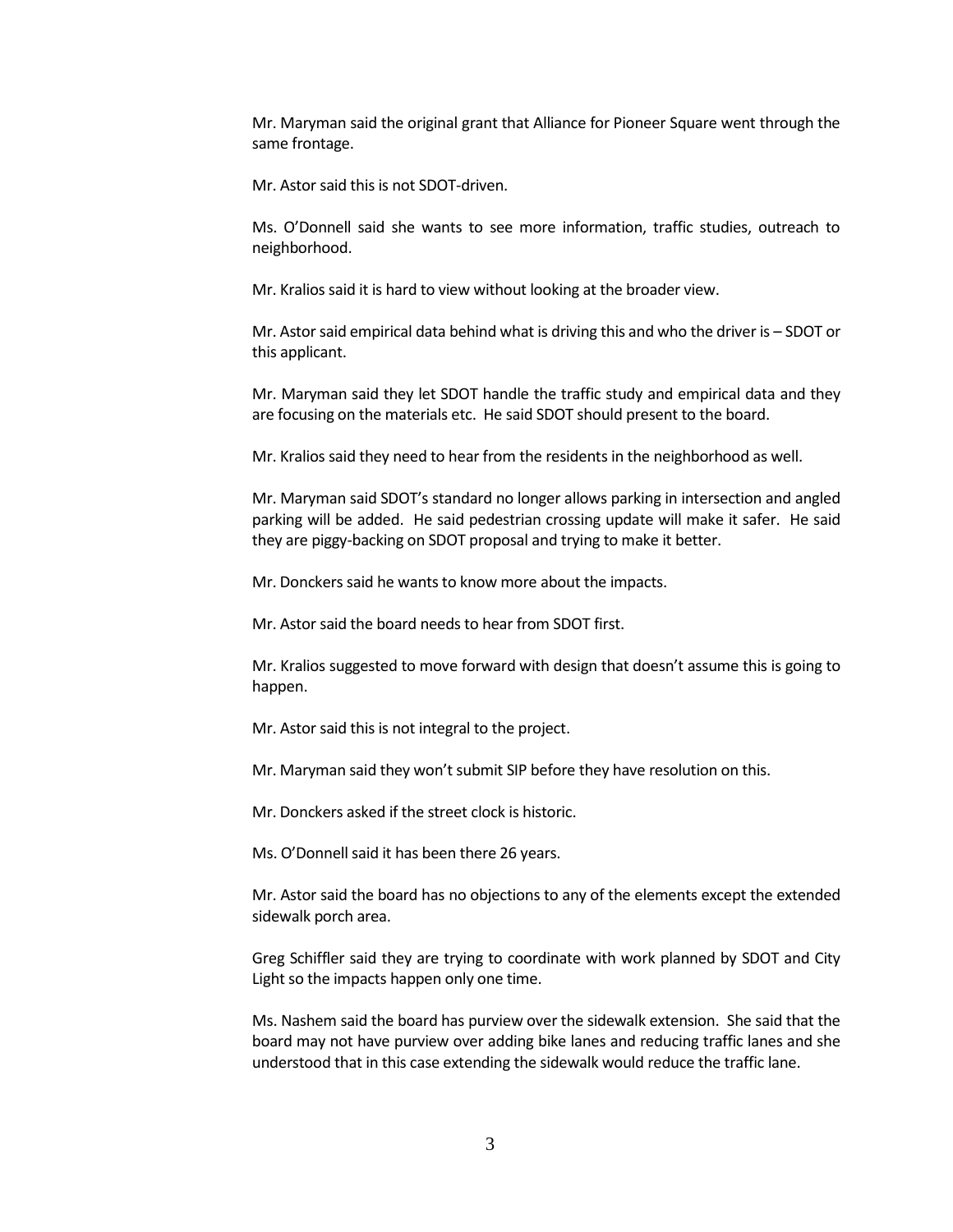Mr. Astor said the board has purview over this and approval is needed. He said this is an informational briefing.

Mr. Maryman said they will get on surer footing with SDOT.

Ms. Nashem said she was told SDOT is doing neighborhood outreach in two weeks.

Public Comment:

Karen True, Alliance for Pioneer Square, said that Liz Stenning and Carl Leighty are working with the presenters and SDOT; they will help when they are back in the office.

The second half of this briefing was completed at the end of the meeting.

A quorum was met and Chair Mark Astor called the meeting to order at 10:00 am.

#### **041917.1 APPROVAL OF MINUTES**:

March 1, 2017 MM/SC/DK/RH 5:0:0 Minutes approved.

March 15, 2017

MM/SC/CO/RH 5:0:0 Minutes approved.

# **041917.2 APPLICATIONS FOR CERTIFICATES OF APPROVAL**

## **041917.21 Crown Building**

Counter Culture Coffee 313 1st Ave S Change of use from gallery to office for a 1,930 square foot street level space

ARC Report: Change of use was not reviewed at ARC.

Applicant Comment:

Henry Walters explained Counter Culture Coffee is a roaster and the supplier for Cherry Street Coffee. He said they want to change the use from gallery to office use. He said the space will house office support but also an educational facility to train baristas. He said there will be a public engagement component to provide training and education.

Staff Report: Ms. Nashem said that while office is not a preferred use, it is under the square footage and percentage of the block limits of a discouraged use category. The Board may want to express for the record transparency requirements which often are an issue with office use and ways that they could make their space have a pedestrian interest to make it more similar to preferred uses. Typically, when the use is being changed from a preferred use to another use the Board has made the condition that the use will revert back to the existing preferred use if the tenant vacates the space.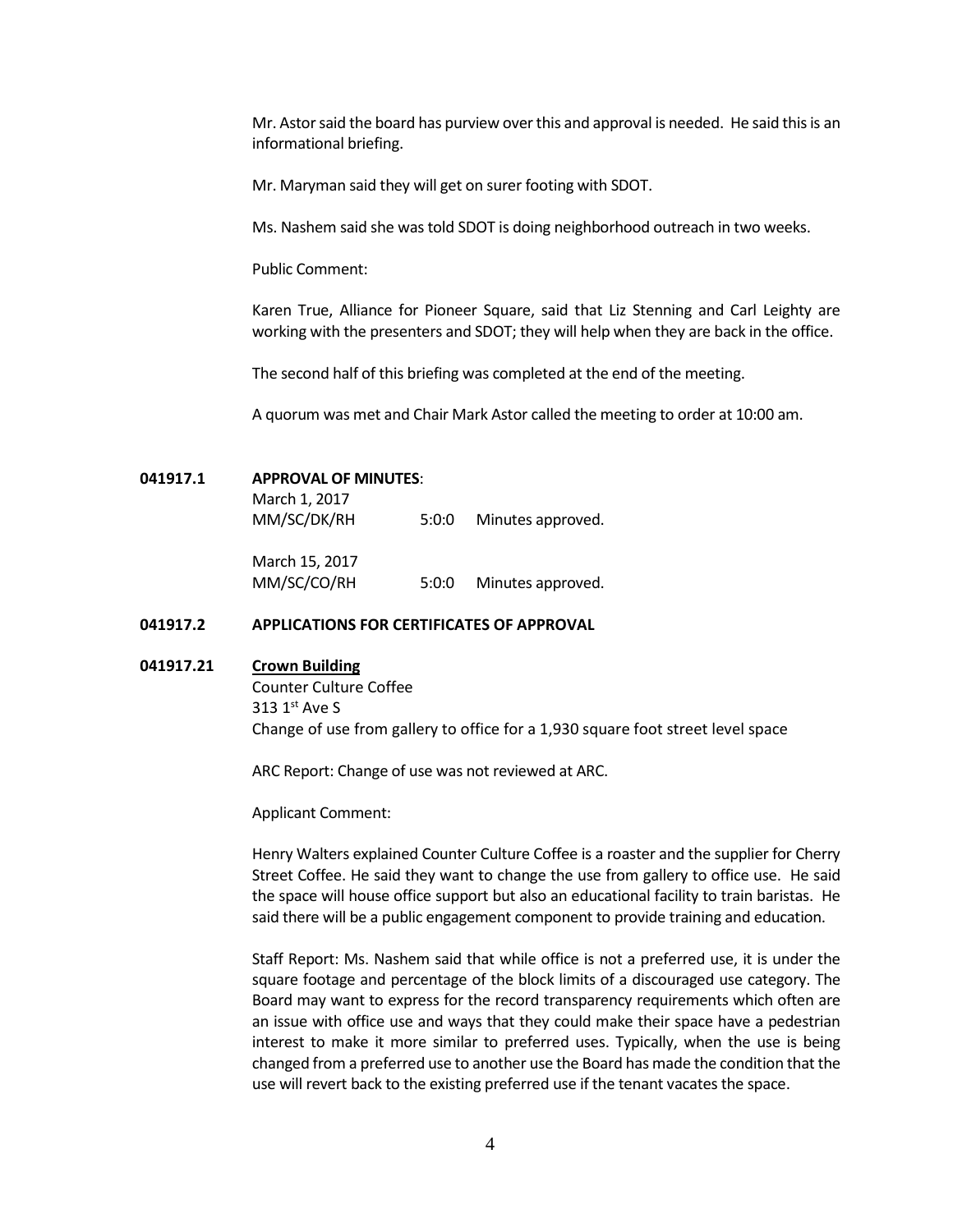Mr. Donckers asked about prior use.

Ms. Nashem said gallery is a preferred use.

Mr. Kralios cited transparency regulations 23.66.130 A. 1. He noted the potential for activation and engagement.

Mr. Walters said the public area will be in front and will be reminiscent of any coffee business.

Mr. Donckers asked if there would be any retail.

Mr. Walters was not sure.

Public Comment: There was no public comment.

Board Discussion:

Mr. Kralios said to tie use to tenant.

Mr. Astor and Ms. O'Donnell concurred.

Action: I move to recommend granting a Certificate of Approval for change of use from gallery to office for a 1,930 square foot street level space with the use reverting back to gallery when the current office tenant vacates the space.

The Board directs staff to prepare a written recommendation of approval based on considering the application submittal and Board discussion at the April 19, 2017 public meeting, and forward this written recommendation to the Department of Neighborhoods Director.

Code Citations: 23.66.130 Street level uses

A. 1. Uses at street level in the area designated on Map B for 23.66.130 require the approval of the Department of Neighborhoods Director after review and recommendation by the Preservation Board.

B. Preferred Street-level Uses.

1. Preferred uses at street level must be highly visible and pedestrian oriented. Preferred street-level uses either display merchandise in a manner that contributes to the character and activity of the area, and/or promote residential uses, including but not limited to the following uses:

a. Any of the following uses under 3,000 square feet in size: art galleries and other general sales and service uses, restaurants and other eating and drinking establishment uses, and lodging uses; b. Theaters.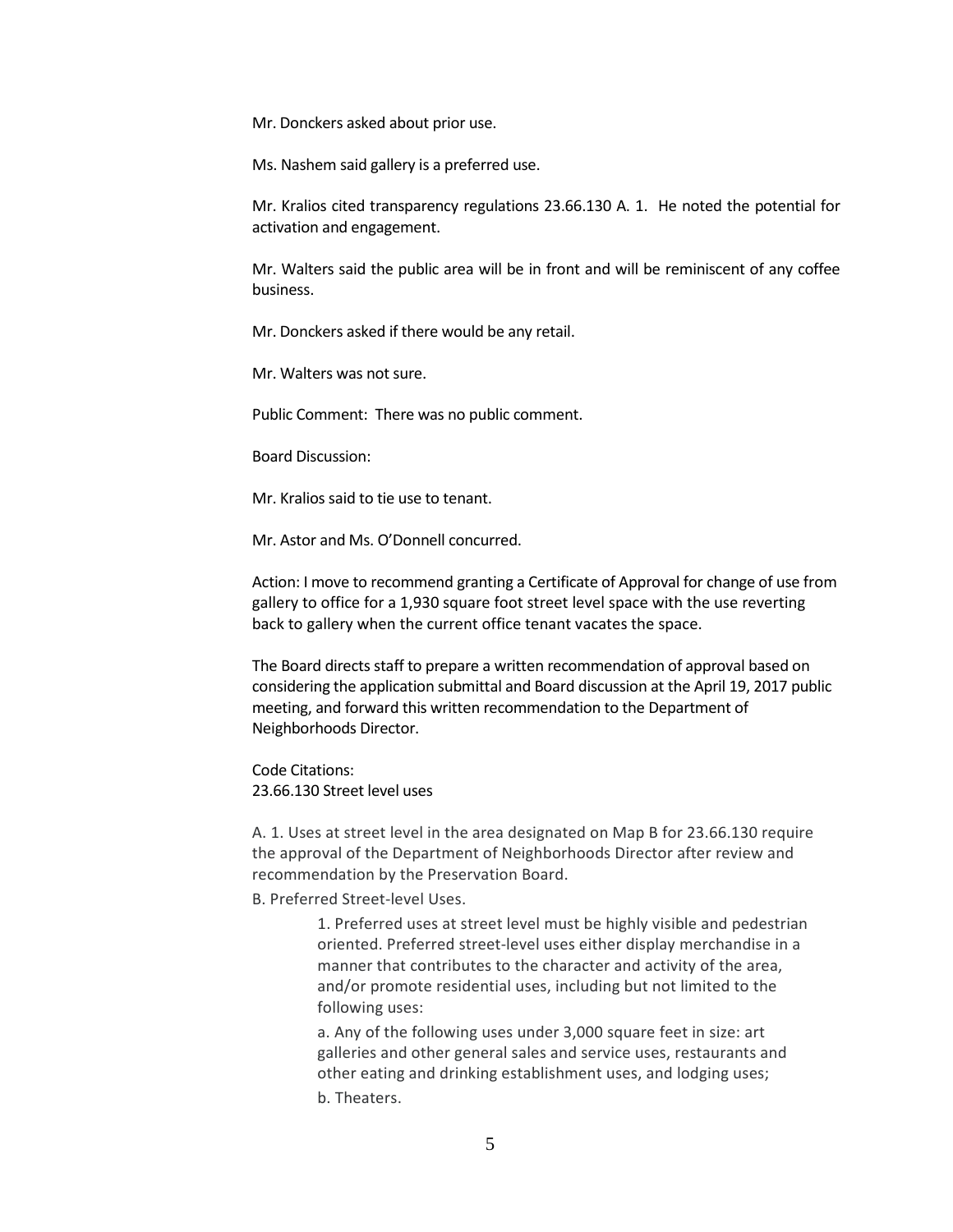C. Discouraged Street-level Uses.

1. The following are discouraged at street level in the area designated on Map B for 23.66.130:

a. Any use occupying more than 50 percent of any block front;

b. Any of the following with gross floor area over 3,000 square feet: general sales and services uses, eating and drinking establishment uses, and lodging uses;

c. All other uses with gross floor area over 10,000 square feet; d. Professional services establishments or offices that occupy more than 20 percent of any block front; and

e. Parking garages that are not accessory to preferred uses.

2. Discouraged uses may be approved by the Department of Neighborhoods Director after review and recommendation by the Preservation Board if an applicant demonstrates that the proposed use is compatible with uses preferred at street level.

D. Conditions on Street-level Uses. Approved street level uses in the area designated on Map B for 23.66.130 are subject to the following conditions:

1. No use may occupy more than 50 percent of the street-level frontage of a block that is 20,000 square feet or more in area;

2. Human service uses and personal service establishments, such as hair cutting and tanning salons, may not exceed 25 percent of the total streetlevel frontage of any block front.

MM/SC/DK/RH 5:0:0 Motion carried.

**041917.22 Scheuerman Building**

Good Arts 110 Cherry St

Installation of a parklet

ARC Report: Mr. Kralios said that prior to reviewing the application, ARC had a presentation from SDOT street use on the Parklet program. They reported that the pilot ran from 2013 – 2015 with 9 locations and there are now 12 locations with 8 more in the works. They explained the goals of the program, and how applications are reviewed by SDOT. They explained that they had evaluated the program and found it to be successful. They noted that there have only been two locations that had issues which were resolved and found that factors such as pedestrian traffic, mixed use area, connection to adjacent building, level of care by host, neighborhood support and site context were elements of success. When asked about issues with loitering they noted that that it had not been an issue, except for one that was no longer actively used by the store in front of it. They moved it to another host location down the block and now it very successful and actively used. They also noted that because parklets are out in the open and usually very active they have not seen some of the issues that are seen in doorways in Pioneer Square. They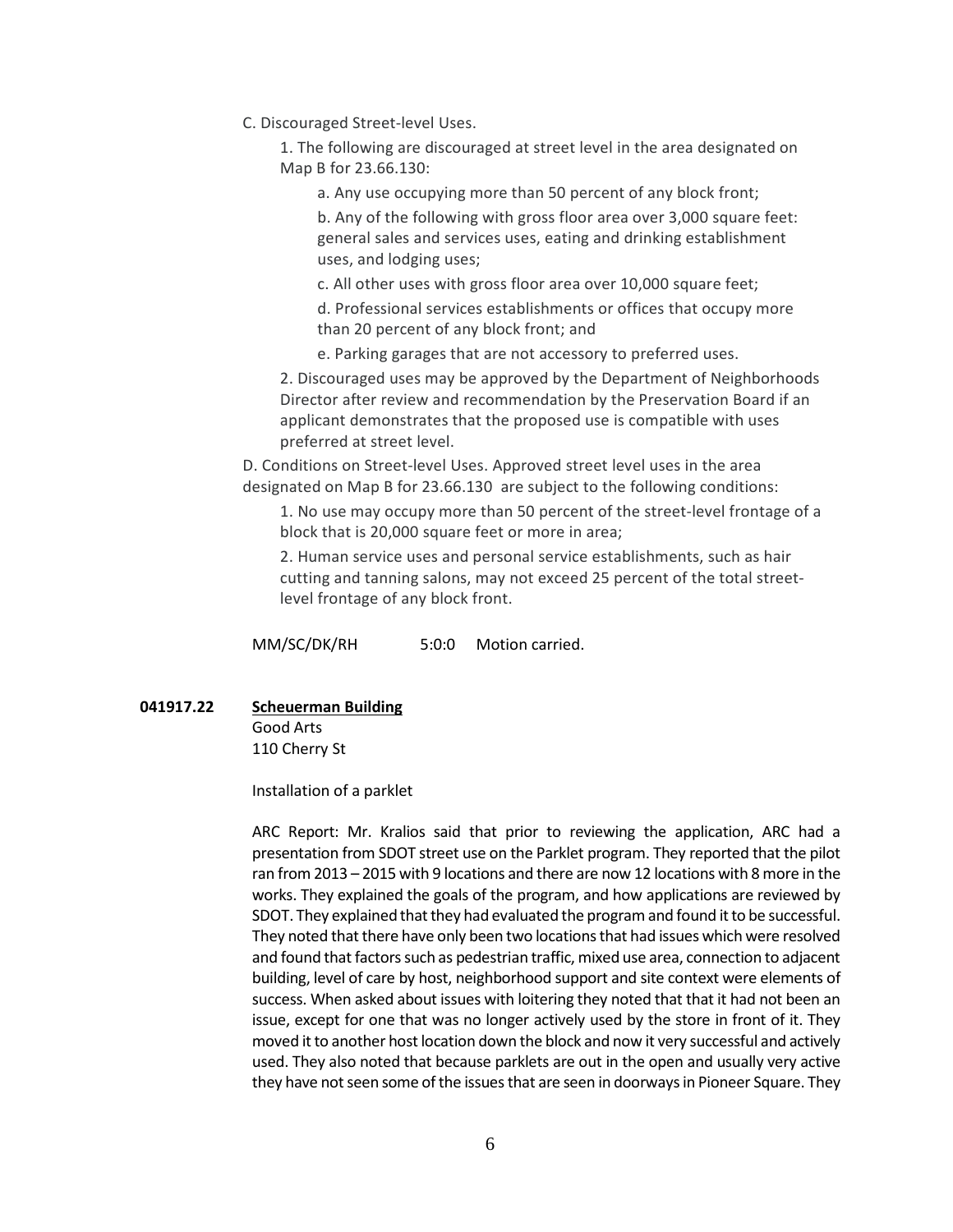noted that if there is an issue they work with the host to resolve it and would pull the permit if it was not resolved.

Following the introduction by SDOT, Ms. Richlovsky presented the application plans for the parklet. She explained that the parklet is currently approved and installed on  $2^{nd}$  Ave but it has to be moved to accommodate the  $2<sup>nd</sup>$  Ave bike lane. They are proposing to install it on Cherry Street. It would remove one parking spot and they would remove a bike rack but they are on the wait list for a new one and would install the new one in an alternative location. She said that the grey already matches their building but they would paint the furniture the gold color of their building. She anticipates it being used by the building occupants, customers and the residents across the streets as well as other pedestrians. ARC thought the parklet was a pedestrian amenity much like a sidewalk café and that the structure was minimal and compatible with the building and the district. ARC recommended approval.

Staff Report: The parklet is a newer concept that our rules didn't even think of when they are written. I think that in general you are looking if the structure is compatible with the district. While it is not really a sidewalk café some of the concepts around compatibility and durability might apply, same with street furniture and while it is not a new building it is a new structure so the concepts of compatibility, color, materials and scale, might also be considered.

Jane Richlovsky explained the parklet is on  $2^{nd}$  Avenue now and they propose to move it to Cherry Street. She said the area will be leveled with concrete blocks. She said it will be open to the public. She said they will maintain is and provide the furniture. She said it enhances the streetscape and adds vibrancy. She said the parklet is made with gray steel tubing and there is place for a flower basket. She said the furniture will be painted gold to match the building. She said that artists in the building will use it for classes and activities. She said it will attract visitors the Thursday Art walk. She said they plan to add interactive programming and noted the space can be used for outdoor eating.

Mr. Kralios asked about component colors.

Ms. Richlovsky said the parklet will remain gray as it is now; concrete blocks will be dark gray and furniture will be painted gold.

Mr. Hester asked duration.

Ms. Richlovsky said it is permanent. She noted that SDOT renews the permit annually.

Mr. Hester said it could be compared to a sidewalk café.

Mr. Kralios asked about the hanging basket armature.

Mr. Astor said the hanging basket is not structural. He said if there are nuisance issues that would be discussed at permit renewal.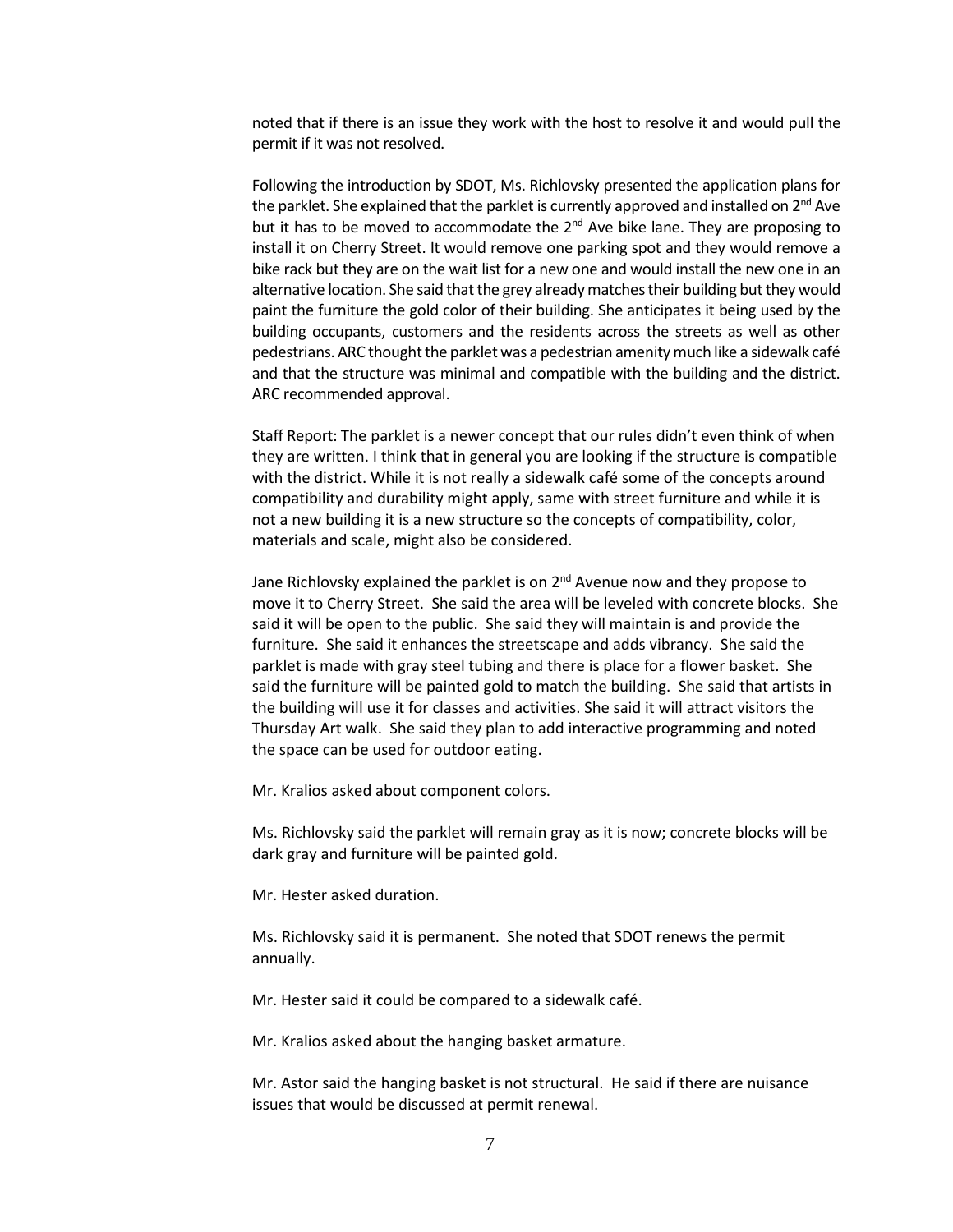Ms. Richlovsky said the activation is a deterrent to nuisance problems.

Mr. Hester said there are no impacts to the prisms, curbs, or historic materials.

Public Comment:

Karen True, Alliance for Pioneer Square, said the parklets work best when they have active neighbors and this applicant will be great.

Henry Walters spoke in support and said it is a great amenity; Cherry Street Coffee is a great adjacent neighbor.

Mr. Hester said it meets the Rules and complies with SOI 9 and 10. He said there is strong neighborhood support. He said the materials are suitable.

Mr. Astor agreed.

Action: I move to recommend granting a Certificate of Approval for Installation of a parklet with the bike rack to be removed with an application being submitted at a later time for installation of a new bike rack in a new location.

The Board directs staff to prepare a written recommendation of approval based on considering the application submittal and Board discussion at the April 19, 2017 public meeting, and forward this written recommendation to the Department of Neighborhoods Director.

Code Citations: SMC 23.66.030 Certificates of Approval required

Pioneer Square Preservation District Rules

III. GENERAL GUIDELINES FOR REHABILITATION AND NEW CONSTRUCTION In addition to the Pioneer Square Preservation District Ordinance and Rules, The Secretary of the Interior's Standards for Rehabilitation with Guidelines for Rehabilitating Historic Buildings, and the complete series of Historic Buildings Preservation Briefs developed by the National Park Service shall serve as guidelines for proposed exterior alterations and treatments, rehabilitation projects, and new construction. (7/99)

New construction must be visually compatible with the predominant architectural styles, building materials and inherent historic character of the District. (7/99) Although new projects need not attempt to duplicate original facades, the design process ought to involve serious consideration of the typical historic building character and detail within the District.

The following architectural elements are typical throughout the District and will be used by the Board in the evaluation of requests for design approval: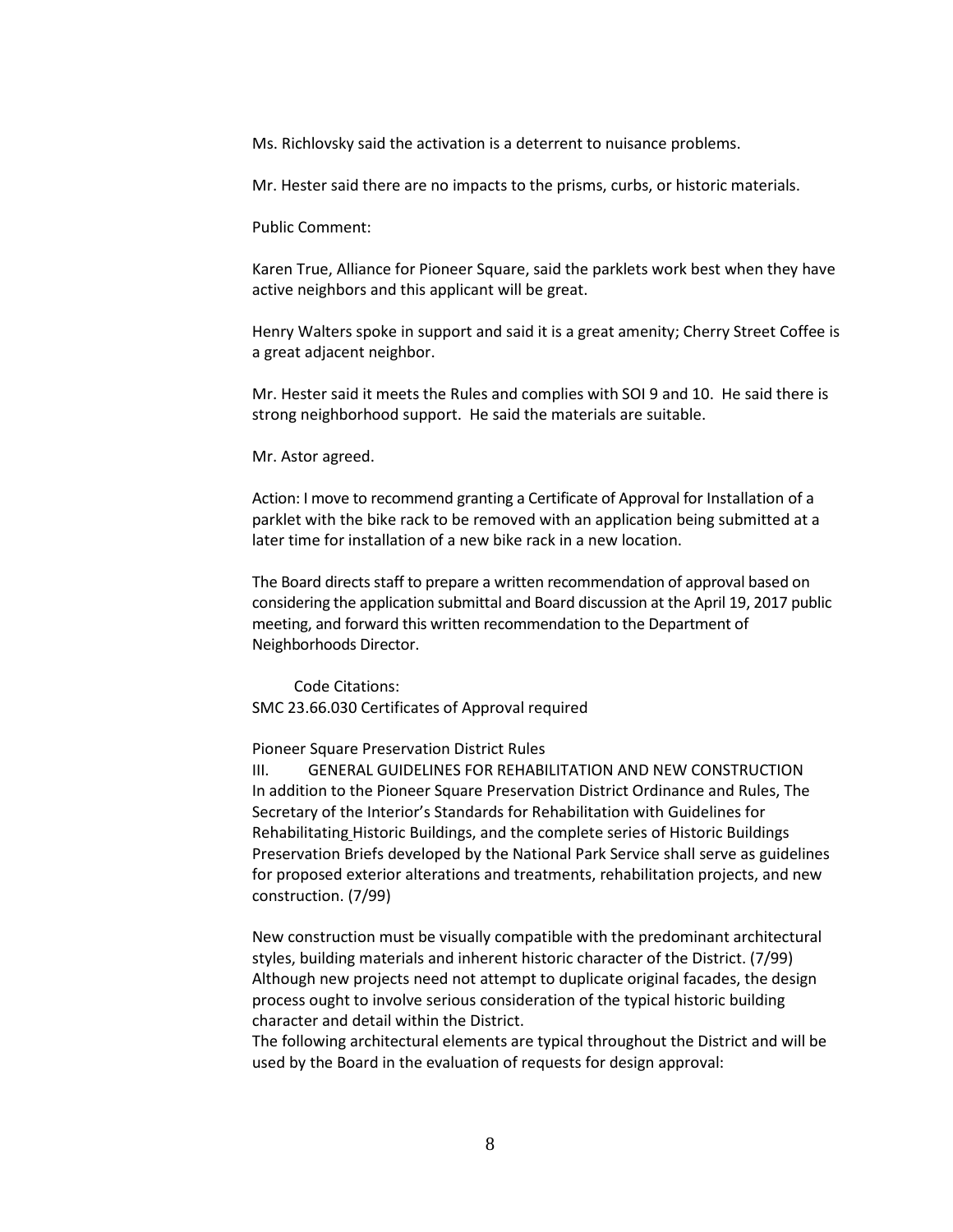- A. Building materials. The most common facing materials are brick masonry and cut or rusticated sandstone, with limited use of terra cotta and tile. Wooden window sash, ornamental sheet metal, carved stone and wooden or cast iron storefronts are also typically used throughout the District. Synthetic stucco siding materials are generally not permitted. (7/99)
- B. Color. Building facades are primarily composed of varied tones of red brick masonry or gray sandstone. Unfinished brick, stone, or concrete masonry unit surfaces may not be painted. Painted color is typically applied to wooden window sash, sheet metal ornament and wooden or cast iron storefronts. Paint colors shall be appropriate to ensure compatibility within the District. (7/99)
- XI. STREET FURNITURE

The cast iron and wood benches located in Pioneer Place Park and Occidental Park are the standard for the District. Approval to install benches will be determined by need and availability. All other elements of street furniture will be reviewed by the Board as to their specific compatibility within the Preservation District. This review will be extended to all bus shelters, bollards, signal boxes, mailboxes, pay phones, trash receptacles, newspaper stands, and vending carts which are both permanent and mobile. Pay phones, mail boxes, trash receptacles, and newspaper stands shall be located in the sidewalk zone adjacent to the curb, in line with street trees and light standards to reduce impediments to pedestrian flow and to avoid obscuring visibility into street level retail storefronts. (7/99, 7/03)

# XIII. SIDEWALK CAFES

Materials for any structural elements on the sidewalk should be of durable, weatherproof, and vandal-proof quality. The Board will consider the compatibility of the color and design of structural elements with the building facade and the character of the District. The maximum allowable height of structural elements, including fencing, is 42". (7/03)

Secretary of Interior's Standards for Rehabilitation

9. New additions, exterior alterations, or related new construction shall not destroy historic materials that characterize the property. The new work shall be differentiated from the old and shall be compatible with the massing, size, scale, and architectural features to protect the historic integrity of the property and its environment.

10. New additions and adjacent or related new construction shall be undertaken in such a manner that if removed in the future, the essential form and integrity of the historic property and its environment would be unimpaired.

MM/SC/CO/RH 5:0:0 Motion carried.

**041917.23 Rudy's Barbershop** 109  $1<sup>st</sup>$  Ave S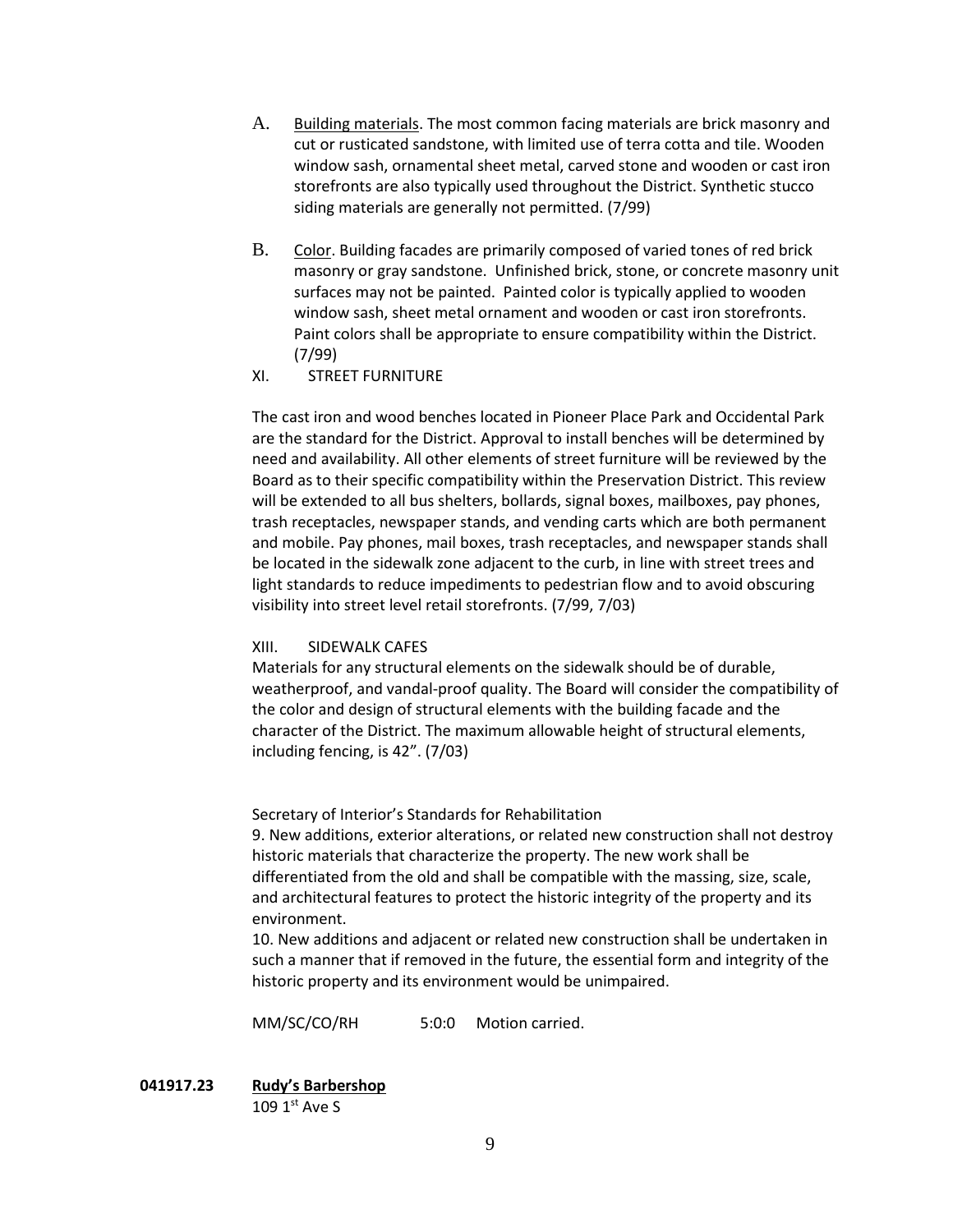Installation of additional signage

ARC Report: Mr. Kralios said that ARC reviewed the plans two additional windows signs stating prices as they have done at other locations. ARC found that the signs still allowed transparency and the letter height of 7 inches for the numbers, and 2.25 inches for the word was consistent with the rules. ARC recommended approval and expedited review at full Board.

Mr. Hester asked if it is interior-mounted vinyl.

Jeffery Calkins said it is.

Action: I move to recommend granting a Certificate of Approval for installation of additional white vinyl lettering signage in each window.

The Board directs staff to prepare a written recommendation of approval based on considering the application submittal and Board discussion at the April 19, 2017 public meeting, and forward this written recommendation to the Department of Neighborhoods Director.

Code Citations: SMC 23.66.030 Certificates of Approval required SMC 23.66.160 Signs

Pioneer Square Preservation District Rules XX. RULES FOR TRANSPARENCY, SIGNS, AWNINGS AND CANOPIES

The Pioneer Square Preservation Ordinance reflects a policy to focus on structures, individually and collectively, so that they can be seen and appreciated. Sign proliferation or inconsistent paint colors, for example, are incompatible with this focus, and are expressly to be avoided. (8/93)

- A. Transparency Regulations
- 1. To provide street level interest that enhances the pedestrian environment and promotes public safety, street level uses shall have highly visible linkages with the street. Windows at street level shall permit visibility into the business, and visibility shall not be obscured by tinting, frosting, etching, window coverings including but not limited to window film, draperies, shades, or screens, extensive signage, or other means. (8/93, 7/99, 7/03)
- B. General Signage Regulations

All signs on or hanging from buildings, in windows, or applied to windows, are subject to review and approval by the Pioneer Square Preservation Board. (8/93)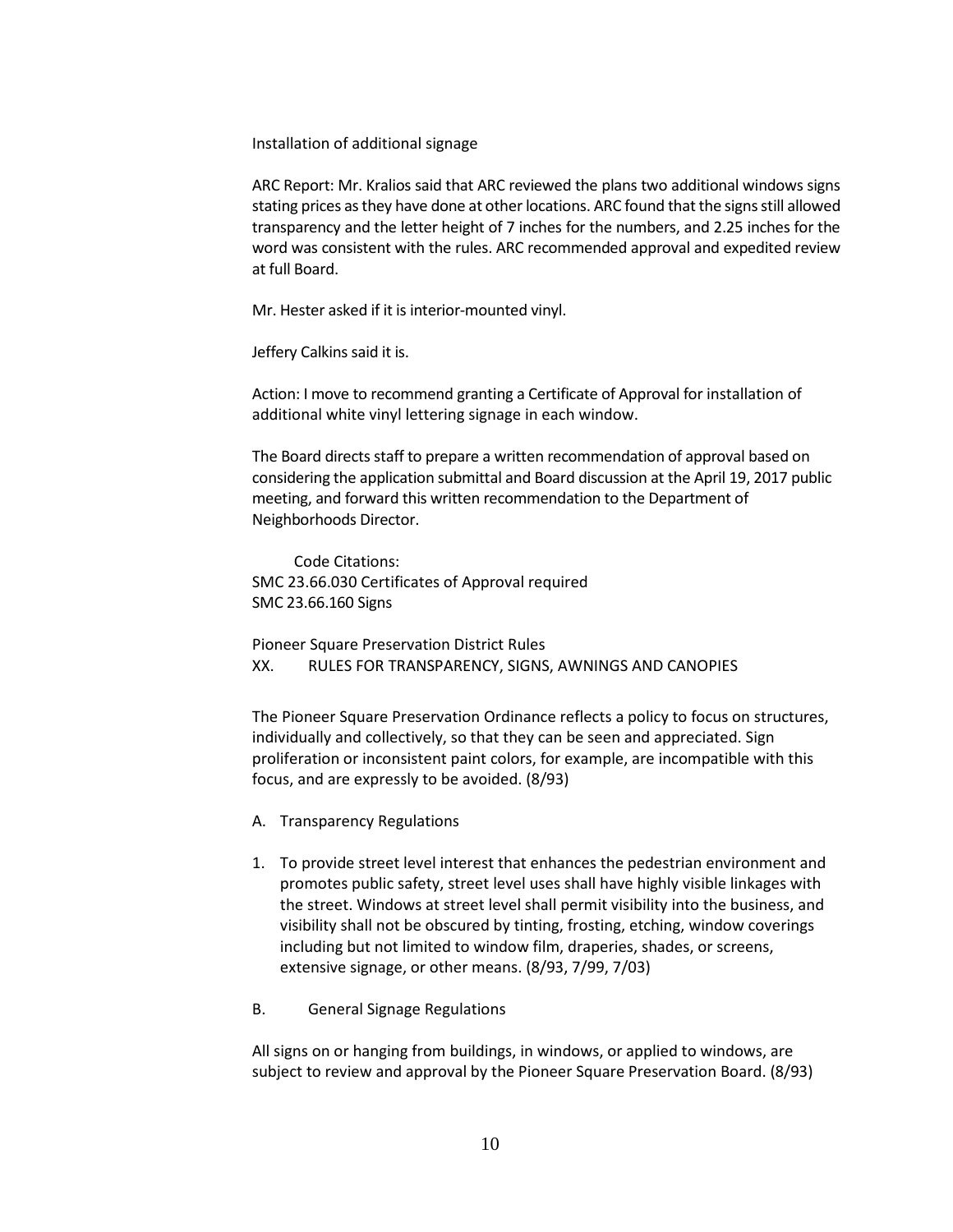Locations for signs shall be in accordance with all other regulations for signage. (12/94)

The intent of sign regulations is to ensure that signs relate physically and visually to their location; that signs not hide, damage or obscure the architectural elements of the building; that signs be oriented toward and promote a pedestrian environment; and that the products or services offered be the focus, rather than signs. (8/93)

- C. Specific Signage Regulations
- 1. Letter Size. Letter size in windows, awnings and hanging signs shall be consistent with the scale of the architectural elements of the building (as per SMC 23.66.160), but shall not exceed a maximum height of 10 inches unless an exception has been approved as set forth in this paragraph. Exceptions to the 10-inch height limitation will be considered for individual letters in the business name (subject to a limit of no more than three letters) only if both of the following conditions are satisfied: a) the exception is sought as part of a reduced overall sign package or plan for the business; and b) the size of the letters for which an exception is requested is consistent with the scale and character of the building, the frontage of the business, the transparency requirements of the regulations, and all other conditions under SMC 23.66.160. An overall sign package or plan will be considered reduced for purposes of the exception if it calls for approval of signage that is substantially less than what would otherwise be allowable under the regulations. (12/94)

MM/SC/RH/DK 5:0:0 Motion carried.

#### **041917.24 Scheuerman Building**

Cherry Street Coffee 700 1st

Installation of signage

ARC Report: Mr. Kralios said that ARC reviewed the plans attached. The applicant explained that they are moving the previously approved sign from the other location across the street to this location. The attachment is into a wood panel.

Applicant Comment:

Martha Davis explained the proposal to attach the sign to wood panel.

Mr. Astor noted the adjacent business signage is at a certain height and it is appropriate to match that for consistency.

Mr. Kralios said the blade is below the intermediate cornice and the sign band is lower so it makes sense and is visually more dominant.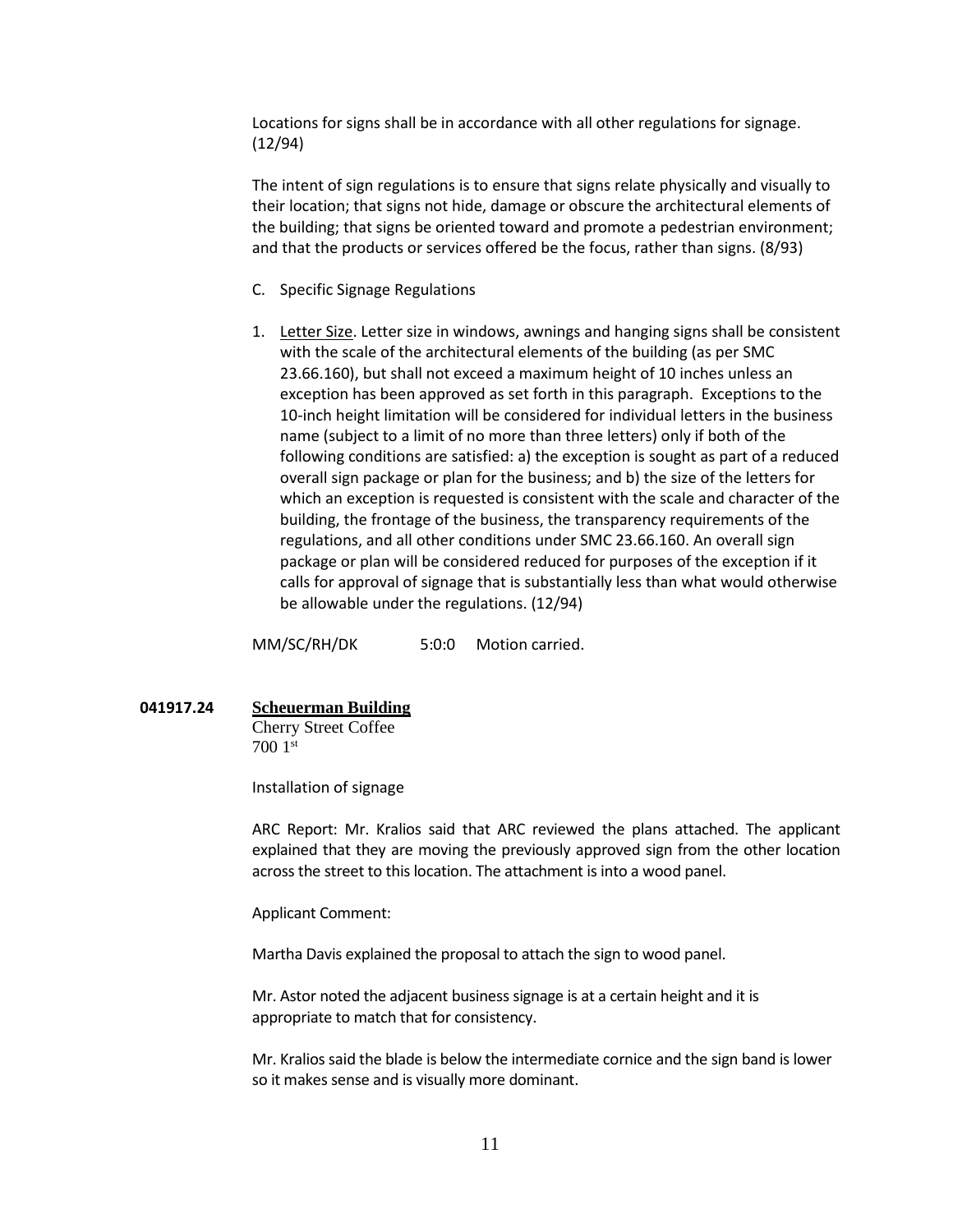Mr. Astor noted it was pedestrian-oriented.

Ms. Davis said the attachment will be the same although they might have to run conduit up the bracket and add sealant.

Public Comment: There was no public comment.

Board Discussion:

Mr. Astor appreciated the location and its tie to adjacent business signage. He said it doesn't obstruct the cornice.

Ms. Davis noted the detail on one column next to the window.

Mr. Astor said the sign was already vetted by the board and he was comfortable with its proposed location. He said it is 9'1" off the sidewalk and complies with the Rules and Code.

Mr. Kralios said it promotes a pedestrian environment.

Ms. O'Donnell agreed.

Mr. Donckers asked if any more signs were planned.

Ms. Davis said no.

Action: I move to recommend granting a Certificate of Approval for Installation of a previously approved neon sign which will be moved to this location.

The Board directs staff to prepare a written recommendation of approval based on considering the application submittal and Board discussion at the April 19, 2017 public meeting, and forward this written recommendation to the Department of Neighborhoods Director.

Code Citations: SMC 23.66.030 Certificates of Approval required SMC 23.66.160 Signs

Pioneer Square Preservation District Rules XX. RULES FOR TRANSPARENCY, SIGNS, AWNINGS AND CANOPIES

The Pioneer Square Preservation Ordinance reflects a policy to focus on structures, individually and collectively, so that they can be seen and appreciated. Sign proliferation or inconsistent paint colors, for example, are incompatible with this focus, and are expressly to be avoided. (8/93)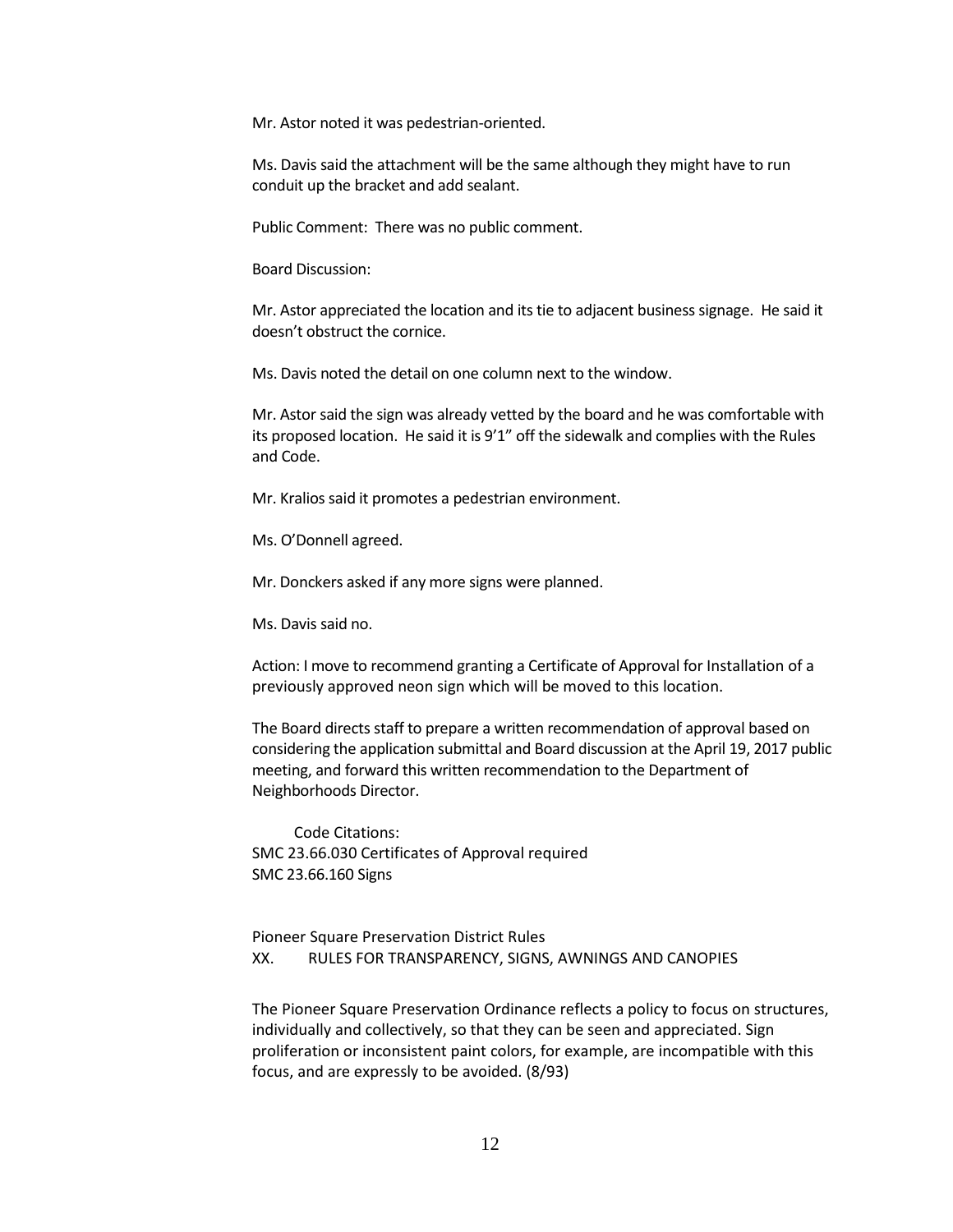# B. General Signage Regulations

All signs on or hanging from buildings, in windows, or applied to windows, are subject to review and approval by the Pioneer Square Preservation Board. (8/93) Locations for signs shall be in accordance with all other regulations for signage. (12/94)

The intent of sign regulations is to ensure that signs relate physically and visually to their location; that signs not hide, damage or obscure the architectural elements of the building; that signs be oriented toward and promote a pedestrian environment; and that the products or services offered be the focus, rather than signs. (8/93)

# C. Specific Signage Regulations

- 1. Letter Size. Letter size in windows, awnings and hanging signs shall be consistent with the scale of the architectural elements of the building (as per SMC 23.66.160), but shall not exceed a maximum height of 10 inches unless an exception has been approved as set forth in this paragraph. Exceptions to the 10-inch height limitation will be considered for individual letters in the business name (subject to a limit of no more than three letters) only if both of the following conditions are satisfied: a) the exception is sought as part of a reduced overall sign package or plan for the business; and b) the size of the letters for which an exception is requested is consistent with the scale and character of the building, the frontage of the business, the transparency requirements of the regulations, and all other conditions under SMC 23.66.160. An overall sign package or plan will be considered reduced for purposes of the exception if it calls for approval of signage that is substantially less than what would otherwise be allowable under the regulations. (12/94)
- 3. Projecting Elements (e.g. blade signs, banners, flags and awnings). There shall be a limit of one projecting element, e.g. a blade sign, banner, or awning per address. If a business chooses awnings for its projecting element, it may not also have a blade sign, flag, or banner, and no additional signage may be hung below awnings. (6/03) Exceptions may be made for businesses on corners, in which case one projecting element per facade may be permitted. (12/94)
- 4. Blade signs (signs hanging perpendicular to the building). Blade signs shall be installed below the intermediate cornice or second floor of the building, and in such a manner that they do not hide, damage, or obscure the architectural elements of the building. Typically, non-illuminated blade signs will be limited to eight (8) square feet. (12/94)

Blade signs incorporating neon of any kind shall not be permitted unless all of the following conditions are met: a) the neon blade sign is sought as part of a reduced overall sign package or plan for the business; b) neon blade signs shall be limited to six (6) square feet in dimension with letters not to exceed eight (8) inches in height; c) the sign meets the requirements of Neon Signs - Paragraph 3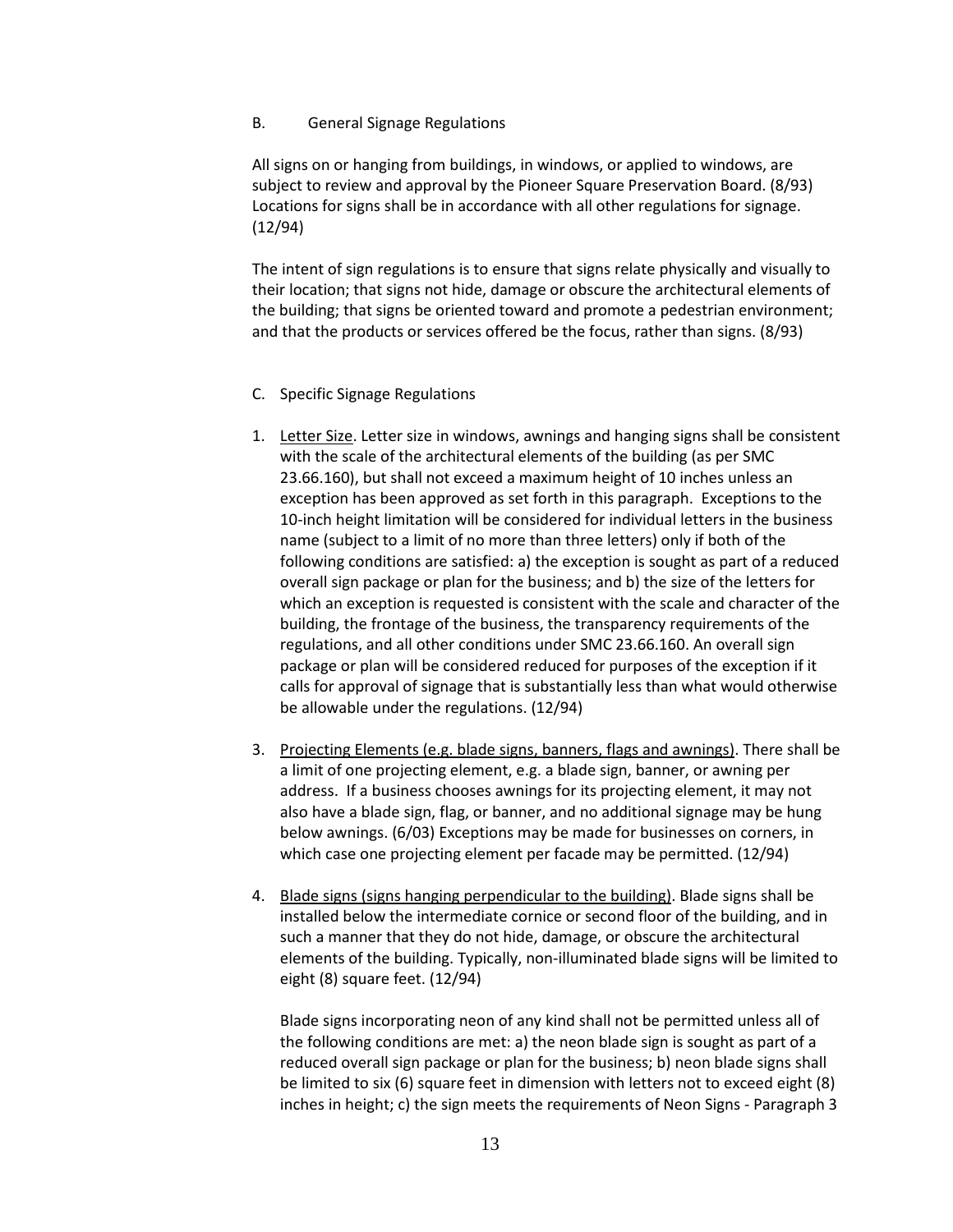for the number and type of colors of neon; d) the sign meets the requirements of Signs - Paragraph 5 (above) for installation of a blade sign; e) electrical connection from exterior walls to the blade sign shall be made using rigid, paintable electrical tubing painted to match the building facade and all bends shall closely follow the support structure; f) all signage supports shall be fastened to the exterior wall by the use of metal anchors at existing grout joints only; and g) the sign taken as a whole is consistent with the scale and character of the building, the transparency requirements of the regulations, and all other conditions under SMC 23.66.160. An overall sign package or plan will be considered reduced for purposes of the exception. if it calls for approval of signage that is substantially less than what would otherwise be allowable under regulations. (5/96)

# D. NEON SIGNS

- 1. The number of neon signs shall be limited to one for each 10 linear feet of business frontage for the first forty feet of business, and one for each additional 15 feet of frontage for businesses over forty feet. For a business that has transom windows beginning at ten (10) feet above the sidewalk, one additional neon sign to be located within the transom windows would be permitted for every 30 feet of frontage. Signs need not be spaced one per ten feet, but may be clustered, provided the maximum number of approved signs is not exceeded and the grouping does not obscure visibility into the business. Permitted neon signs may be located in transom windows, according to the guidelines contained in this section. (12/94)
- 2. When a business is on a corner and has a minimum of 10 linear feet of glazing on the secondary facade, additional neon signs are permitted for the secondary facade as on the basis stated in Paragraph 1 for the primary facade. (12/94)
- 3. No more than three colors, including neon tubes and any backing materials, shall be used on any neon sign. Transparent backing materials are preferred. Neon colors shall be subdued. (8/93, 7/03)

MM/SC/RH/DK 5:0:0 Motion carried.

# **041917.31 419 Occidental Ave S** *continued*

Briefing regarding the streetscape Briefing regarding the building rehabilitation and addition

Applicant Comment:

Greg Schiffler explained the proposed alley activation that they hoped would tap into ongoing alley activations in the district. He said they plan to have retail facing the alley. He noted most openings are boarded now: one opening is blocked with CMU, four are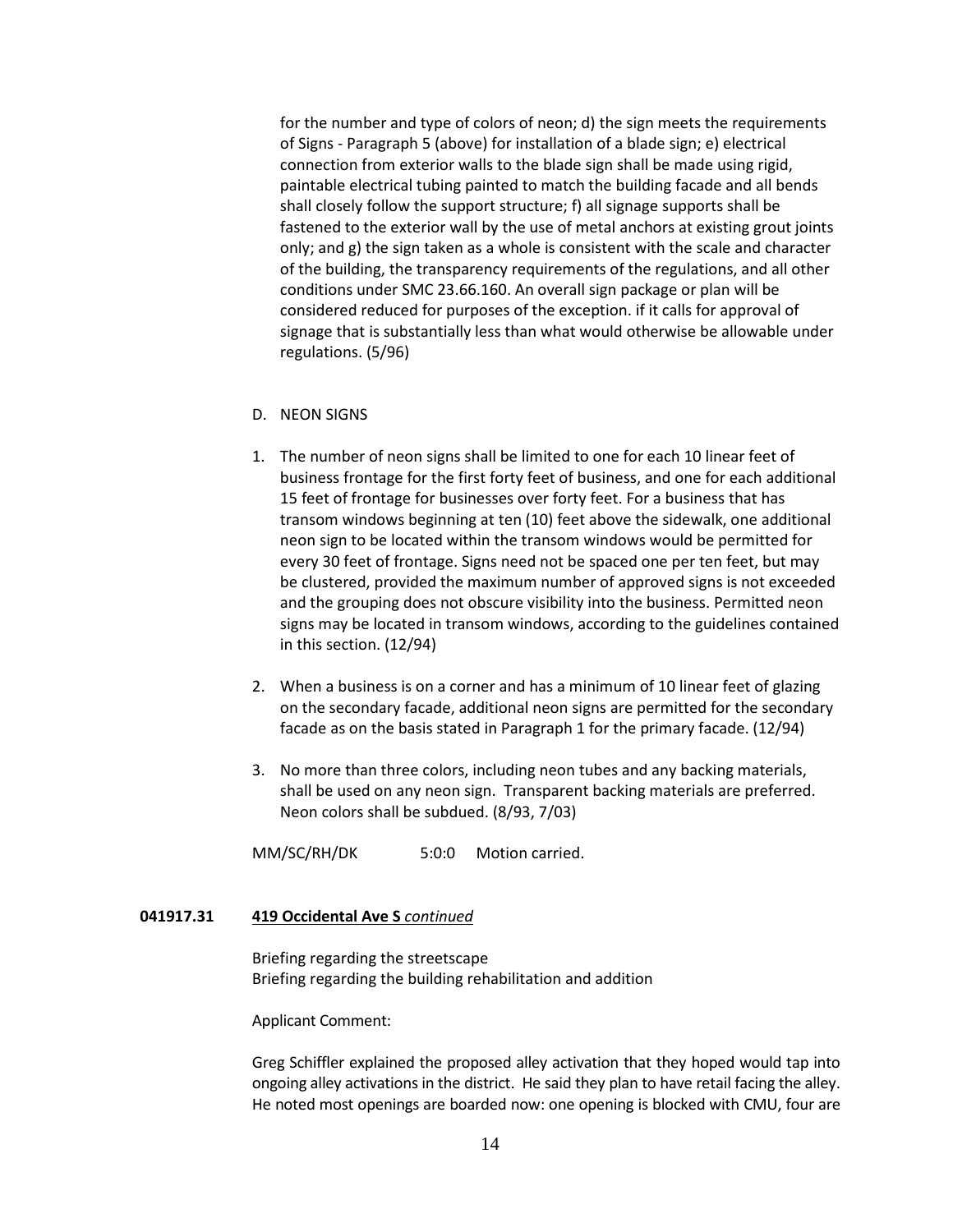boarded over, one opening was cut in and one fire exit was cut in. He said they proposed to provide as much openness as possible. He said the ground floor area currently housing F. X. McRory's will be separated into several small restaurants which will enhance the pedestrian experience and activation. He said they will use existing openings as cues and enlarge them in strategic ways. He said they will elongate windows to the walking surface inside. He noted that about 5' of historic fabric will be removed. He said the fire stair will need to be brought into code compliance; they will line it up, widen the door and set it back to accommodate swing and add sidelight. He said there will be a service entry. He said they are not proposing a larger cut at the south end.

Mr. Astor said the board doesn't consider new openings casually because it will change the way the building reads and there will be a loss of historic material. He said this location on a non-primary façade, working under existing headers and extending doors, provides activity and repurposes the building.

Mr. Kralios asked if a window survey has been done.

Mr. Schiffler said that as soon as the tenant is out in the summer they will. He said they hope historic windows are there and if so, they will restore then in-kind. He said if not, they will reconstruct them in wood to match others on the façade or they would be open to doing something modern.

Mr. Kralios said if the material is not there it opens up possibilities. He said if they are there, repair is the first approach; replace in-kind is second.

Mr. Schiffler said engineers will design glu-lam beam to hold the weight of the façade; it would be painted to match trim.

Mr. Kralios said enlarging within the confines of historic windows are aligned speaks to original geometry. He appreciated the openings where they really serve a purpose.

Ms. O'Donnell said it is compatible with 115 S. Jackson.

Mr. Donckers said extension of existing windows opens it up.

Mr. Astor said there is support for the plan; more information is needed on what is behind the window.

Mr. Schiffler questioned if they should proceed with Certificate of Approval.

Ms. Nashem said to apply and they can do restoration and modification later if needed.

Mr. Kralios asked about window condition survey.

Mr. Schiffler said all existing windows remain, they are just painted. He said that existing sheds on the roof will be removed. They proposed to brace high parapet wall and explained the strategy. He said they will screen mechanical equipment with walls and will brace wall. He said they will build an overhead diaphragm, a three-sided frame that